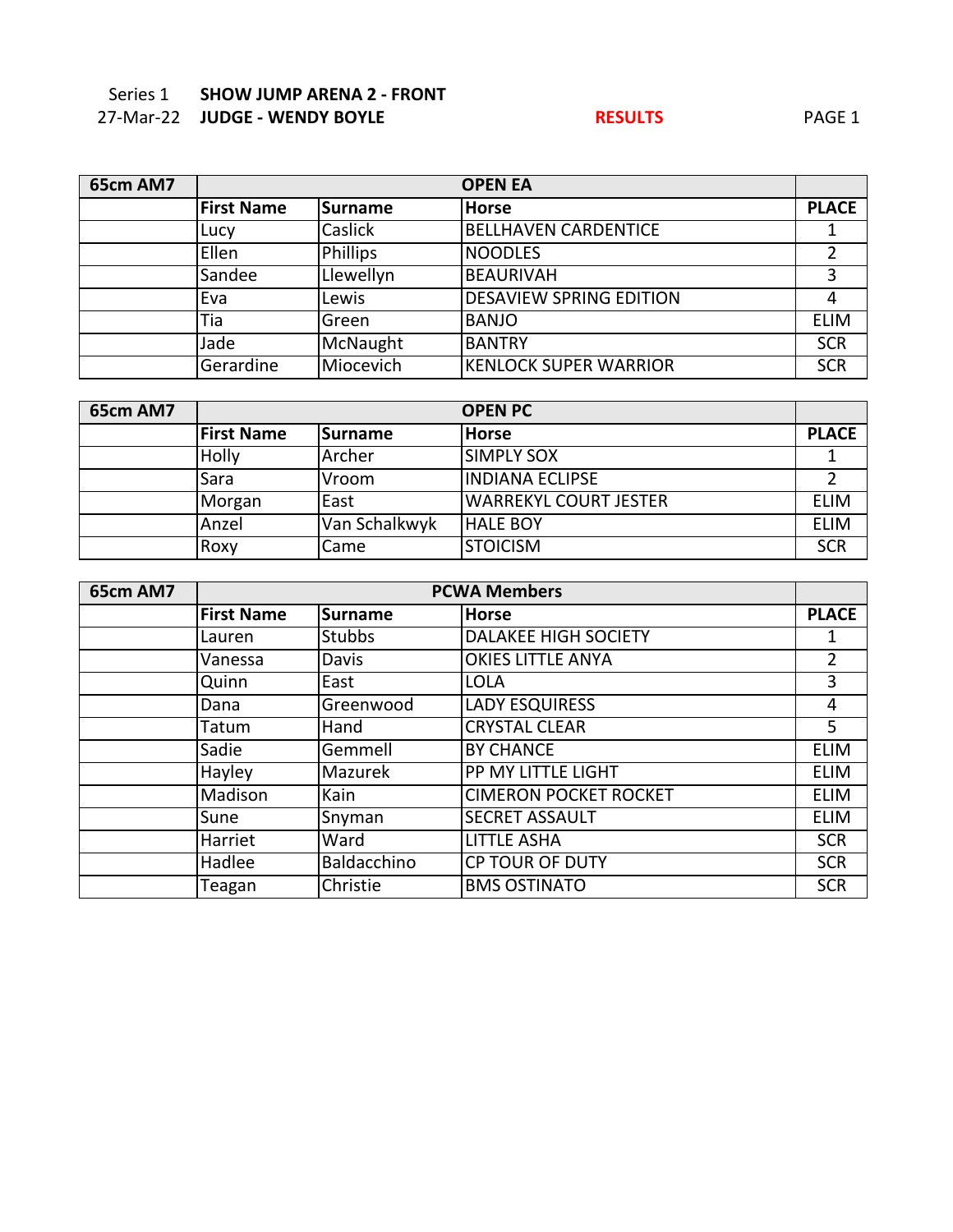### Series 1 **SHOW JUMP ARENA 2 - FRONT** 27-Mar-22 **JUDGE - WENDY BOYLE RESULTS** PAGE 2

| 75cm AM7 |                   | <b>PCWA Members</b> |                                           |              |
|----------|-------------------|---------------------|-------------------------------------------|--------------|
|          | <b>First Name</b> | <b>Surname</b>      | <b>Horse</b>                              | <b>PLACE</b> |
|          | Lauren            | <b>Stubbs</b>       | <b>DALAKEE HIGH SOCIETY</b>               | 1            |
|          | Lahnee            | Pozzebon            | <b>GLEN HARDEY OMEGA CLOUD</b>            | 2            |
|          | Vanessa           | Davis               | <b>OKIES LITTLE ANYA</b>                  | 3            |
|          | Lauren            | <b>Stubbs</b>       | <b>BENITO</b>                             | 4            |
|          | Quinn             | East                | <b>LOLA</b>                               | 5            |
|          | Lahnee            | Pozzebon            | <b>EKOLEE CRYSTAL FIRE</b>                | 6            |
|          | Erin              | Greenwood           | <b>CLASIQUE BEAN</b>                      | 7            |
|          | Erin              | Lennox-Bryant       | <b>IMPASSABEEL</b>                        | 8            |
|          | Sune              | Snyman              | <b>SECRET ASSAULT</b>                     | 9            |
|          | Madison           | <b>PRICE</b>        | <b>MEMPHIS (PL MY T SWEET CONCLUSION)</b> | <b>ELIM</b>  |
|          | Teagan            | Christie            | <b>BMS OSTINATO</b>                       | <b>SCR</b>   |

| 75cm AM7 |                   | <b>OPEN PC</b>  |                              |              |  |
|----------|-------------------|-----------------|------------------------------|--------------|--|
|          | <b>First Name</b> | <b>ISurname</b> | <b>Horse</b>                 | <b>PLACE</b> |  |
|          | Holly             | <b>Archer</b>   | <b>SIMPLY SOX</b>            |              |  |
|          | Morgan            | East            | <b>WARREKYL COURT JESTER</b> |              |  |
|          | Sara              | Vroom           | IINDIANA ECLIPSE             |              |  |
|          | Roxy              | Came            | <b>STOICISM</b>              | <b>SCR</b>   |  |

| 75cm AM7 |                   | <b>OPEN EA</b>  |                                |              |  |  |
|----------|-------------------|-----------------|--------------------------------|--------------|--|--|
|          | <b>First Name</b> | <b>Surname</b>  | <b>Horse</b>                   | <b>PLACE</b> |  |  |
|          | Sandee            | Llewellyn       | <b>BEAURIVAH</b>               |              |  |  |
|          | Lucy              | Caslick         | <b>BELLHAVEN CARDENTICE</b>    | 2            |  |  |
|          | Ellen             | <b>Phillips</b> | <b>NOODLES</b>                 | 3            |  |  |
|          | Eva               | Lewis           | <b>DESAVIEW SPRING EDITION</b> | 4            |  |  |
|          | Ashlyn            | Farrington      | <b>DELAMERIE ATHENA</b>        | 5            |  |  |
|          | <b>Bree</b>       | Lyons           | <b>AE EXPRESSIONS</b>          | 6            |  |  |
|          | Taliah            | Quinn           | <b>OUT TO PLAY</b>             | 7            |  |  |
|          | Rebecca           | Reid            | <b>RIVER</b>                   | 8            |  |  |
|          | Sydelle           | <b>Bland</b>    | <b>BREEZEWATER MR BROWN</b>    | <b>ELIM</b>  |  |  |
|          | Tia               | Green           | <b>BANJO</b>                   | <b>ELIM</b>  |  |  |
|          | Gerardine         | Miocevich       | <b>KENLOCK SUPER WARRIOR</b>   | <b>SCR</b>   |  |  |
|          | Maria             | Krabbe          | <b>SALIRE CHARLOTTE</b>        | <b>SCR</b>   |  |  |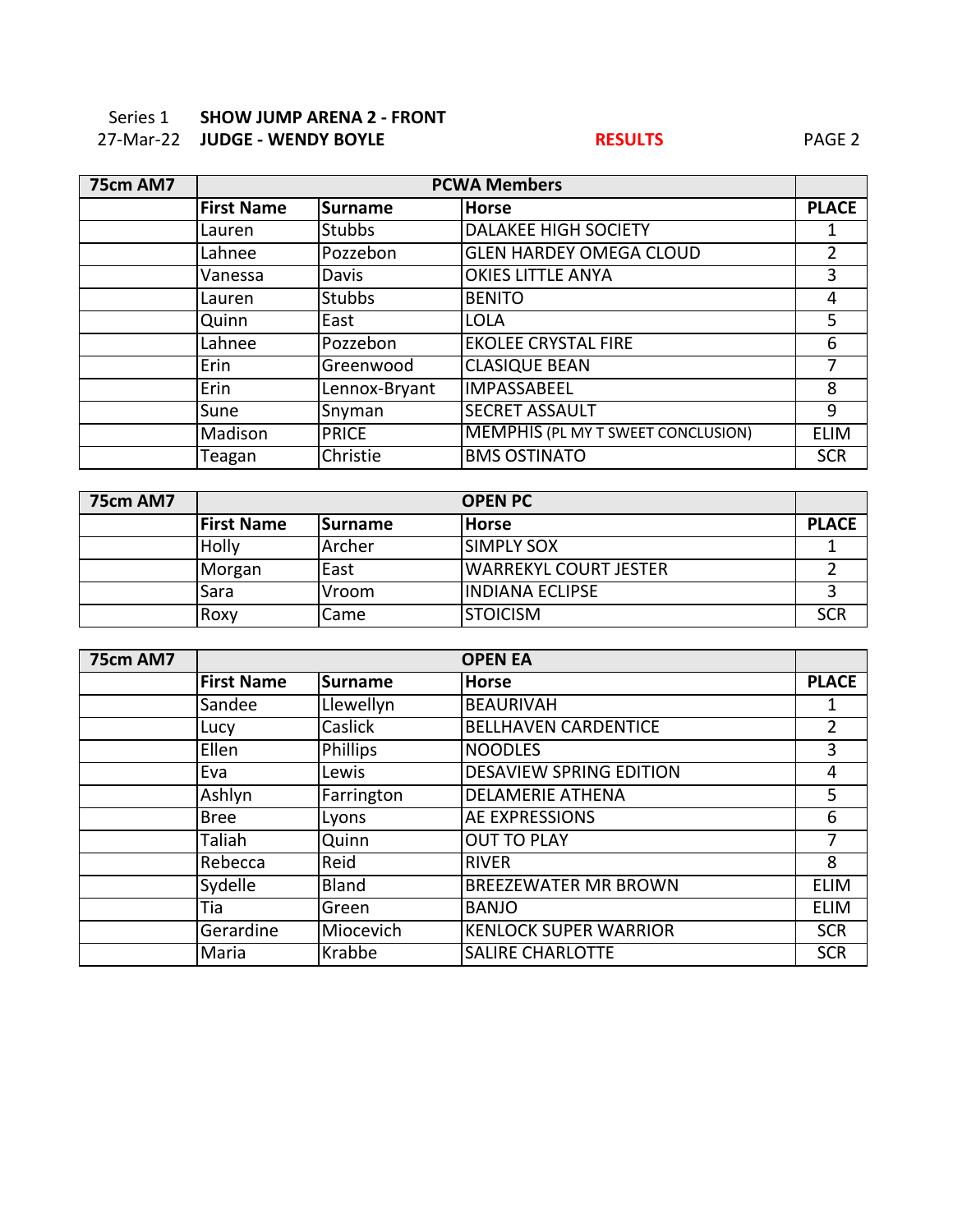### Series 1 **SHOW JUMP ARENA 2 - FRONT** 27-Mar-22 **JUDGE - WENDY BOYLE RESULTS** PAGE 3

| 85cm AM7 |                   | <b>PCWA Members</b> |                                           |              |
|----------|-------------------|---------------------|-------------------------------------------|--------------|
|          | <b>First Name</b> | Surname             | <b>Horse</b>                              | <b>PLACE</b> |
|          | Erin              | Greenwood           | <b>CLASIQUE BEAN</b>                      |              |
|          | Lahnee            | Pozzebon            | <b>EKOLEE CRYSTAL FIRE</b>                |              |
|          | Madison           | <b>IPRICE</b>       | <b>MEMPHIS (PL MY T SWEET CONCLUSION)</b> |              |
|          | Lahnee            | Pozzebon            | <b>GLEN HARDEY OMEGA CLOUD</b>            |              |
|          | Erin              | Lennox-Bryant       | <b>IMPASSABEEL</b>                        |              |
|          | Lauren            | <b>Stubbs</b>       | <b>BENITO</b>                             | <b>ELIM</b>  |

| 85cm AM7 |                   | <b>OPEN PC</b> |                    |              |  |  |
|----------|-------------------|----------------|--------------------|--------------|--|--|
|          | <b>First Name</b> | <b>Surname</b> | <b>Horse</b>       | <b>PLACE</b> |  |  |
|          | Jessica           | Smith          | <b>HAMLET</b>      |              |  |  |
|          | Holly             | <b>Archer</b>  | <b>ISIMPLY SOX</b> |              |  |  |

| 85cm AM7 | <b>OPEN EA</b>    |                 |                              |                |
|----------|-------------------|-----------------|------------------------------|----------------|
|          | <b>First Name</b> | Surname         | <b>Horse</b>                 | <b>PLACE</b>   |
|          | Sydelle           | <b>Bland</b>    | <b>BREEZEWATER MR BROWN</b>  |                |
|          | Lucy              | Caslick         | <b>BELLHAVEN CARDENTICE</b>  | $\overline{2}$ |
|          | Taliah            | Quinn           | <b>OUT TO PLAY</b>           | 3              |
|          | Lily              | <b>Harris</b>   | <b>EVARGO HAZE</b>           | 4              |
|          | <b>Bree</b>       | Lyons           | AE EXPRESSIONS               | 5              |
|          | Ashlyn            | Farrington      | <b>DELAMERIE ATHENA</b>      | 6              |
|          | Emma              | <b>Williams</b> | <b>FUNKALICIOUS</b>          | <b>ELIM</b>    |
|          | Jade              | Robinson        | <b>GB FORTE</b>              | <b>ELIM</b>    |
|          | Maria             | Krabbe          | <b>SALIRE CHARLOTTE</b>      | <b>SCR</b>     |
|          | <b>Bree</b>       | Lyons           | <b>CUNNAMORE COOL CHANGE</b> | <b>SCR</b>     |